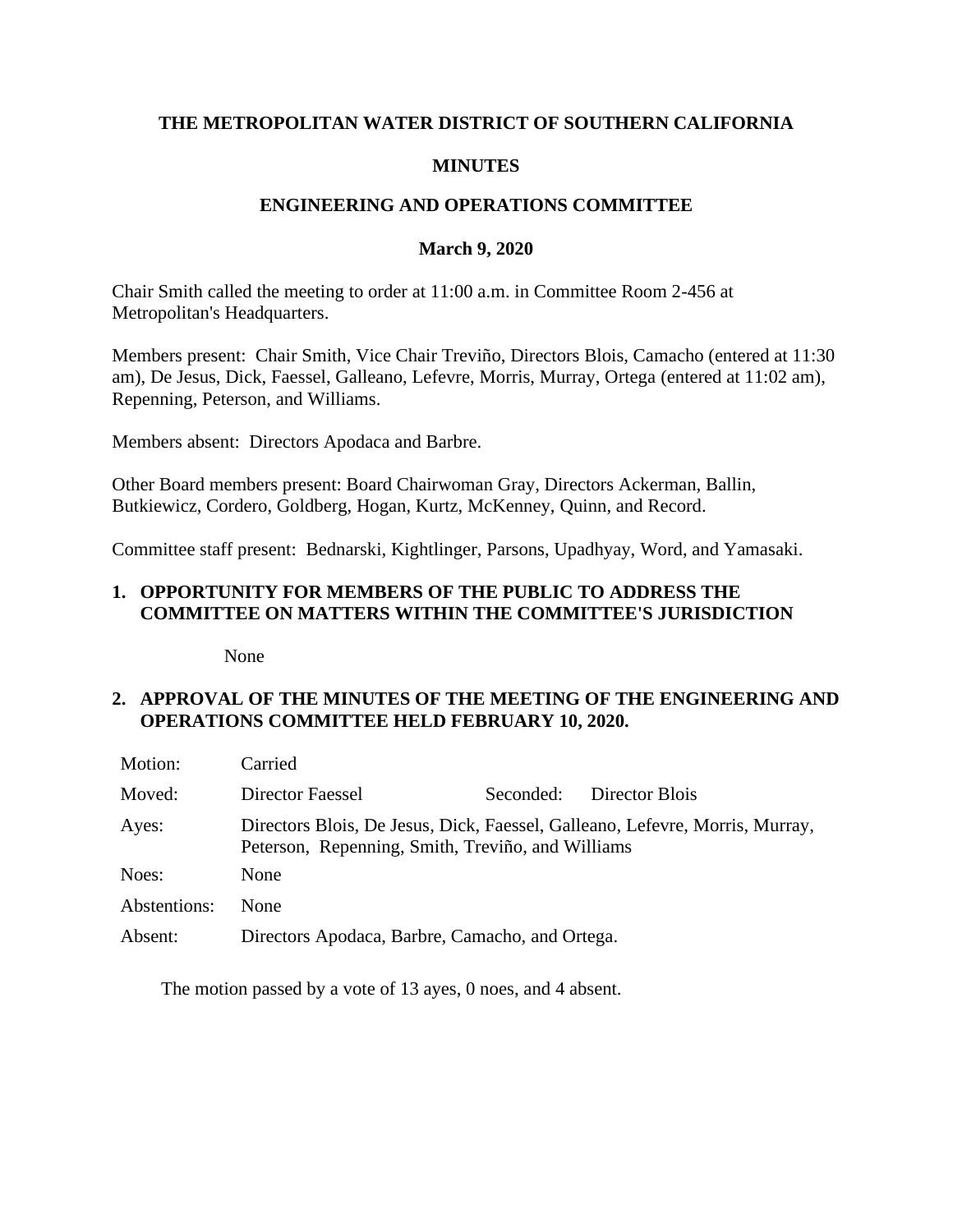**3. CONSENT CALENDAR ITEMS – ACTION** 

| $7 - 2$      | Subject:                                                                                     |                                                                                                                                                       | staging & storage site.                                                                                                                                           |           | Authorize extension of the existing lease for the property on<br>2750 Bristol Street in Costa Mesa, CA in an amount not-to-<br>exceed \$160,000 for an 18-month term, for use as a construction |
|--------------|----------------------------------------------------------------------------------------------|-------------------------------------------------------------------------------------------------------------------------------------------------------|-------------------------------------------------------------------------------------------------------------------------------------------------------------------|-----------|-------------------------------------------------------------------------------------------------------------------------------------------------------------------------------------------------|
|              | Presented by:                                                                                |                                                                                                                                                       | None                                                                                                                                                              |           |                                                                                                                                                                                                 |
|              | Motion:                                                                                      |                                                                                                                                                       | Adopt the CEQA determination that the proposed project was<br>previously addressed in the approved 2014 Mitigated Negative<br>Declaration & related CEQA actions. |           |                                                                                                                                                                                                 |
|              | This item was not presented. Presentation is available to view on Metropolitan's<br>website. |                                                                                                                                                       |                                                                                                                                                                   |           |                                                                                                                                                                                                 |
| Moved:       |                                                                                              |                                                                                                                                                       | Director Faessel                                                                                                                                                  | Seconded: | Director Morris                                                                                                                                                                                 |
| Ayes:        |                                                                                              | Directors Blois, Camacho, De Jesus, Dick, Faessel, Galleano, Lefevre,<br>Morris, Murray, Ortega, Peterson, Repenning, Smith, Treviño, and<br>Williams |                                                                                                                                                                   |           |                                                                                                                                                                                                 |
| Noes:        |                                                                                              | None                                                                                                                                                  |                                                                                                                                                                   |           |                                                                                                                                                                                                 |
| Abstentions: |                                                                                              | None                                                                                                                                                  |                                                                                                                                                                   |           |                                                                                                                                                                                                 |
| Absent:      |                                                                                              |                                                                                                                                                       | Directors Apodaca, Barbre, Camacho, and Ortega.                                                                                                                   |           |                                                                                                                                                                                                 |

The motion passed by a vote of 13 ayes, 0 noes, and 4 absent.

Director Ortega entered at 11:02 a.m.

Director Camacho entered at 11:30 a.m.

## **4. OTHER BOARD ITEMS – ACTION**

None

## **5**. **BOARD INFORMATION ITEMS**

None

## **6. COMMITTEE ITEMS**

| a. | Subject:      | Regional Recycled Water Program Update                 |
|----|---------------|--------------------------------------------------------|
|    | Presented by: | Regional Recycled Water Program Manager Bruce Chalmers |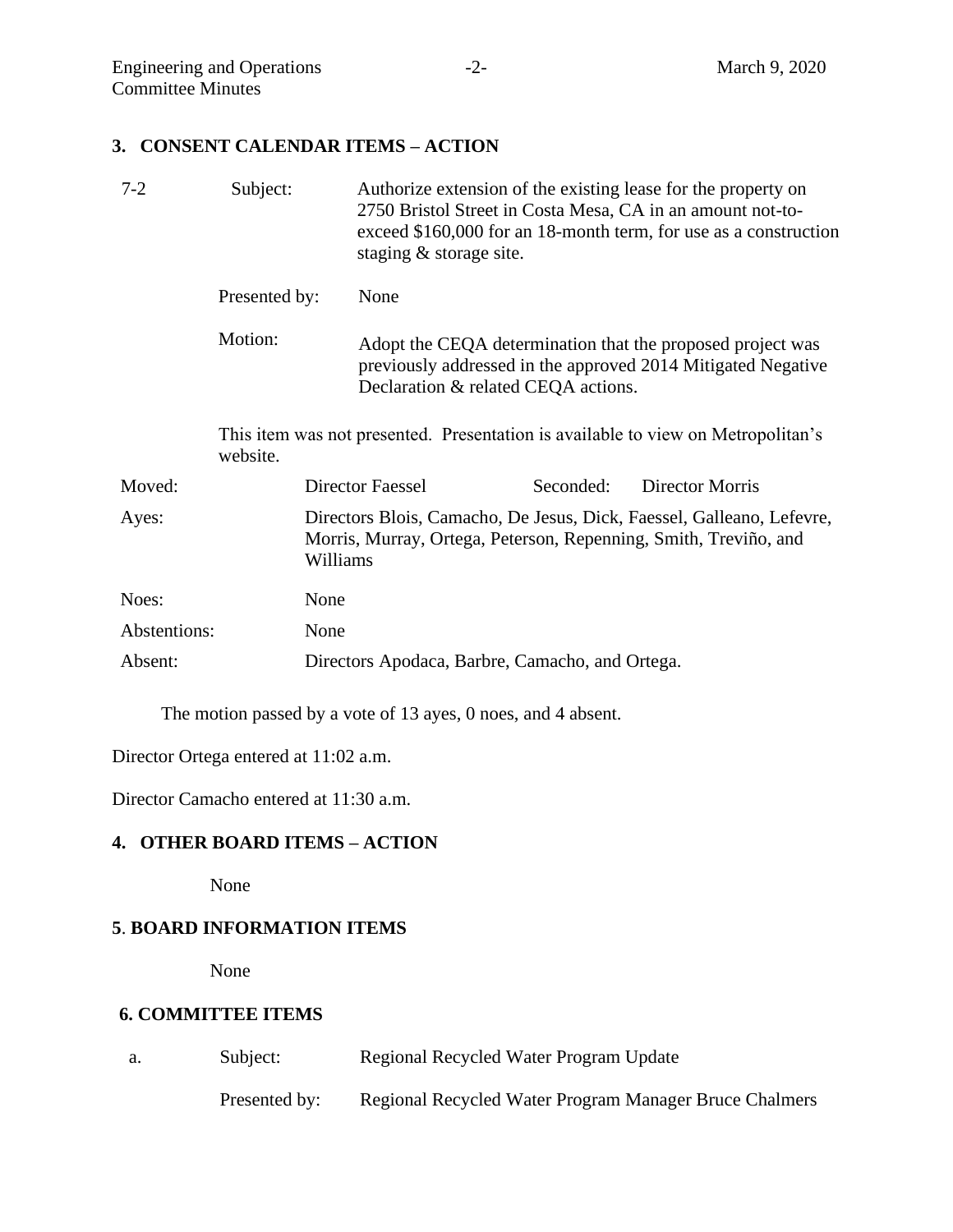Mr. Chalmers reported on Metropolitan's Regional Recycled Water Program. He provided updates on the demonstration plant testing, on-going planning activities, agency coordination, public outreach, grant funding and next steps.

The following Directors provided comments or asked questions:

- 1. Lefevre
- 2. Williams
- 3. Hogan
- 4. Ortega
- 5. Peterson

b. Subject: Proposed Capital Investment Plan for Fiscal Years 2020/2021 and 2021/2022

Presented by: Engineering Services Section Manager Tobin Tellers

Mr. Tellers reviewed the proposed biennial budget, including key priorities, funding, and 2-year planned spending. Mr. Yamasaki discussed the treatment plant capacity evaluations for Skinner and Jensen locations.

The following Directors provided comments or asked questions:

- 1. Lefevre
- 2. Dick
- 3. Peterson
- 4. Butkiewicz
- 5. Treviño

#### c. Subject: Capital Investment Plan Quarterly Report for period ending December 2019

Presented by: None

This item was not presented. Presentation is available to view on Metropolitan's website.

- d. Subject: Review of Greenhouse Gas Reduction Target for Metropolitan's proposed Climate Action Plan
	- Presented by: Senior Environmental Specialist Malinda Stalvey

Ms. Stalvey presented greenhouse reduction target options.

The following Directors provided comments or asked questions:

1. Peterson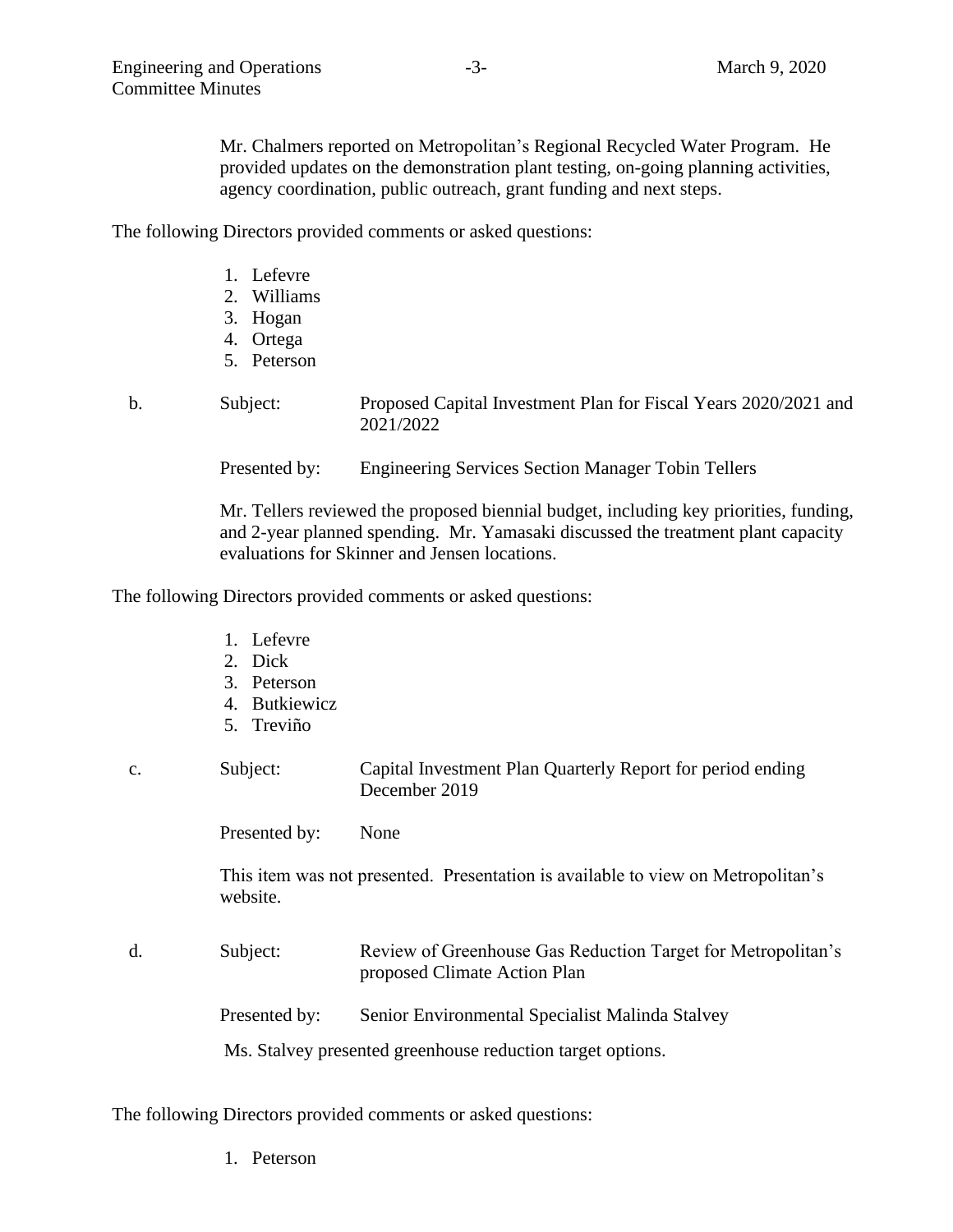- 2. Faessel
- 3. Ortega
- 4. Repenning

### **7. MANAGEMENT REPORTS**

a. Subject: Water System Operations Manager's report

Presented by: Water System Operations Group Manager Brent Yamasaki

Mr. Yamasaki provided an update on current operational conditions and efforts to ensure continued system reliability. He discussed variable treatment cost increases and Metropolitan's injury rate as compared to the industry average.

The following Directors provided comments or asked questions:

1. Ortega

b. Subject: Engineering Services Manager's report Presented by: None

> This item was not presented. Presentation is available to view on Metropolitan's website.

## **8**. **FOLLOW-UP ITEMS**

None